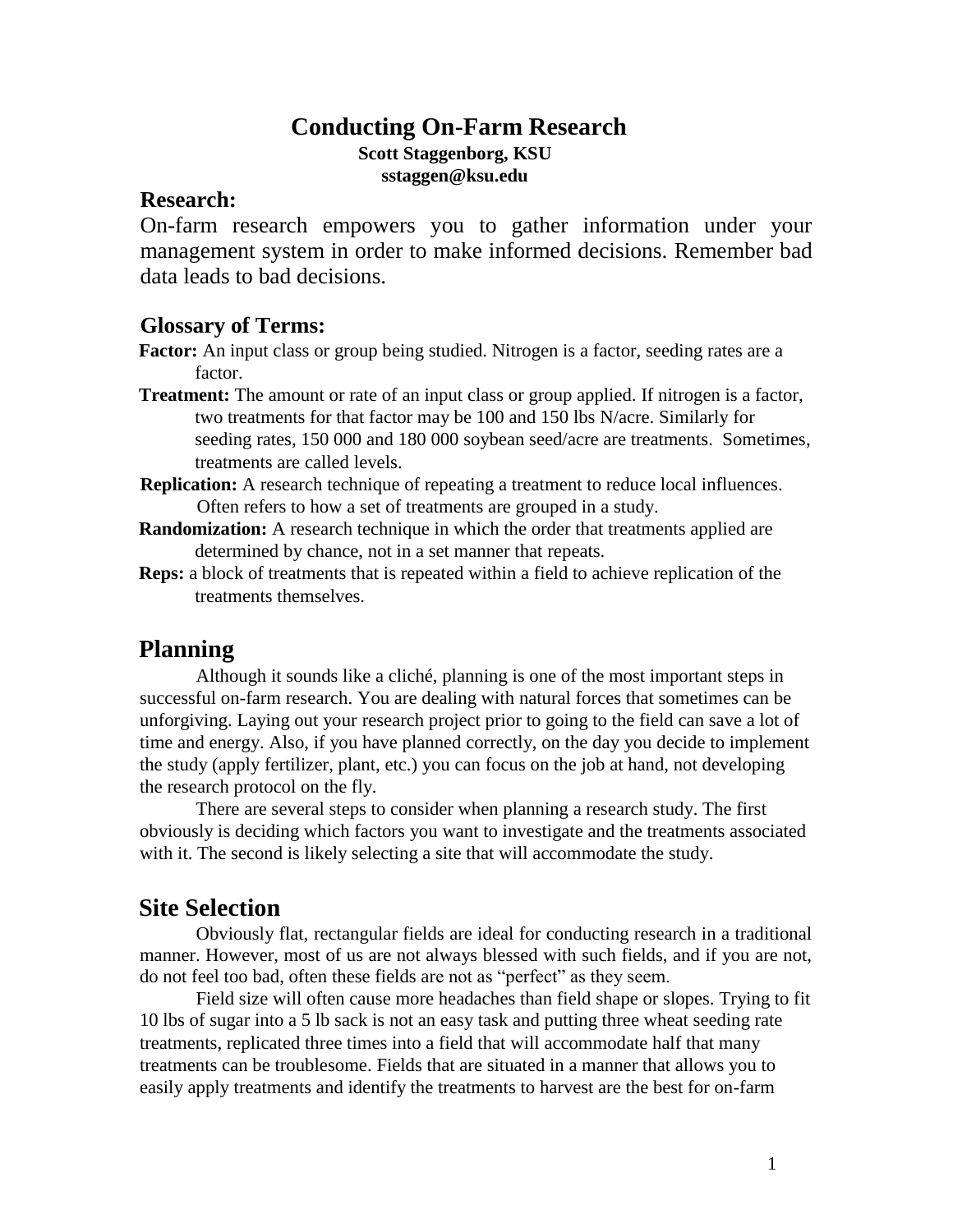research. These fields do not have to be flat and rectangular (Figure 1A) terraced fields can actually make treatment application easy if each terrace is split in half with a treatment on each half and replications are placed up or down the slope. (Figure 1B). Reps (replication blocks) should be positioned so that the entire block is on similar soil types or slopes so as to minimize the impact of these conditions.



**Figure 1. Two methods of implementing treatments. On the left, a traditional layout in a flat field. On the right, treatment implementation in terraced ground in which each terrace was split with each half containing a different treatment. Solid, heavy lines represent terraces.** 

## **Treatment Selection**

Keep it simple, especially at first. Often a new researcher's initial desire is to investigate everything. A study that includes planting dates, nitrogen rates, previous crop and seeding rates in wheat will require approximately 60 acres and several days to layout and implement, if you remembered to plant the previous crops the year before in a useful manner. For the novice on-farm researchers, it is often recommended to start with one factor and less than 10 treatments. Three to six treatments would be better. Treatment levels or rates used in experiments should represent a range the helps you make a decision. There are two types of factors in crop production research: discrete and continuous. Discrete factors include treatments that are similar or being compared in a "head-to-head" manner. A comparison between fertilizer A and B is an example of a discrete factor. Comparisons of such things as different herbicides, seed applied insecticides, soybean inoculants are all discrete factors. Continuous factors are those that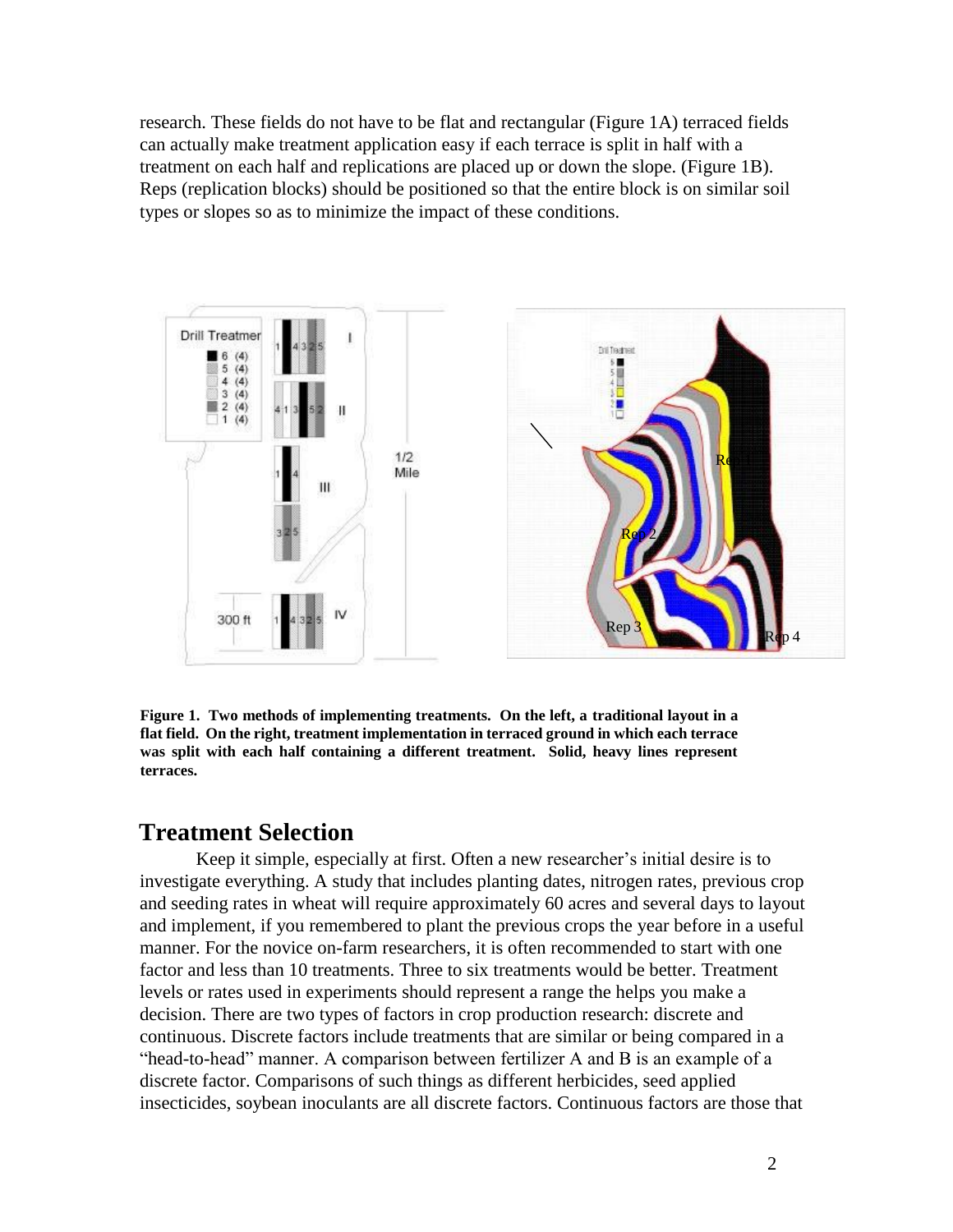are rate dependent. Seeding rate and fertilizer rate treatments are the best examples of continuous factors. In these cases, we are applying the same input, just at different rates. Understanding whether you are examining a discrete or continuous factor is important when designing experiments and selecting treatment levels.

For discrete factors, the rate is not often important, it is typically the rate recommended by the manufacturer. Investigating the use of soybean inoculants (with and without inoculant) may be considered a discrete or continuous factor, but in many cases, it is easier to just consider them a discrete factor. Replication and randomization are the keys to successful testing of discrete factors. Taking short cuts with may lead to misleading results or no results at all.

When researching continuous factors, selecting the rates to use and the number of treatments is a very important decision. In most cases, we start off with the premise that a continuous variable can be described with a response function (Figure 2). This implies that as we increase or decrease the amount of any continuous factor, yields or whatever is being

measured will also increase or decrease until some optimum level is reached. The goal of field research is to try and identify that optimum level as that will indicate the rate at which the system is at an optimum.

Treatment levels should be chosen to try and identify where you currently are on that response curve and the shape of that curve.



For example, if you think that you may be planting your soybeans too thick, select three to five seeding rates with your current seeding rate as a reference. There are two approaches to selecting treatment rates in this case. The first is to bracket your current seeding rate by selecting treatment levels above and below your seeding rate. If you are only using three treatments, then one above, one below and your current seeding rate would be the treatment levels. If you want to have four treatments, in this case one above your current seeding rate to determine if you actually need to increase your seeding rate, your current seeding rate and two rates below your current rate since this is the direction you believe you can move. If you choose five treatments, two above and two below your current seeding rate and your current seeding rate might be your treatments. People are often reluctant to add the treatments in the opposite direction they think they should be moving (higher seeding rates in this example). However, these treatments provide two important bits of information. The first is that it will help describe the response function.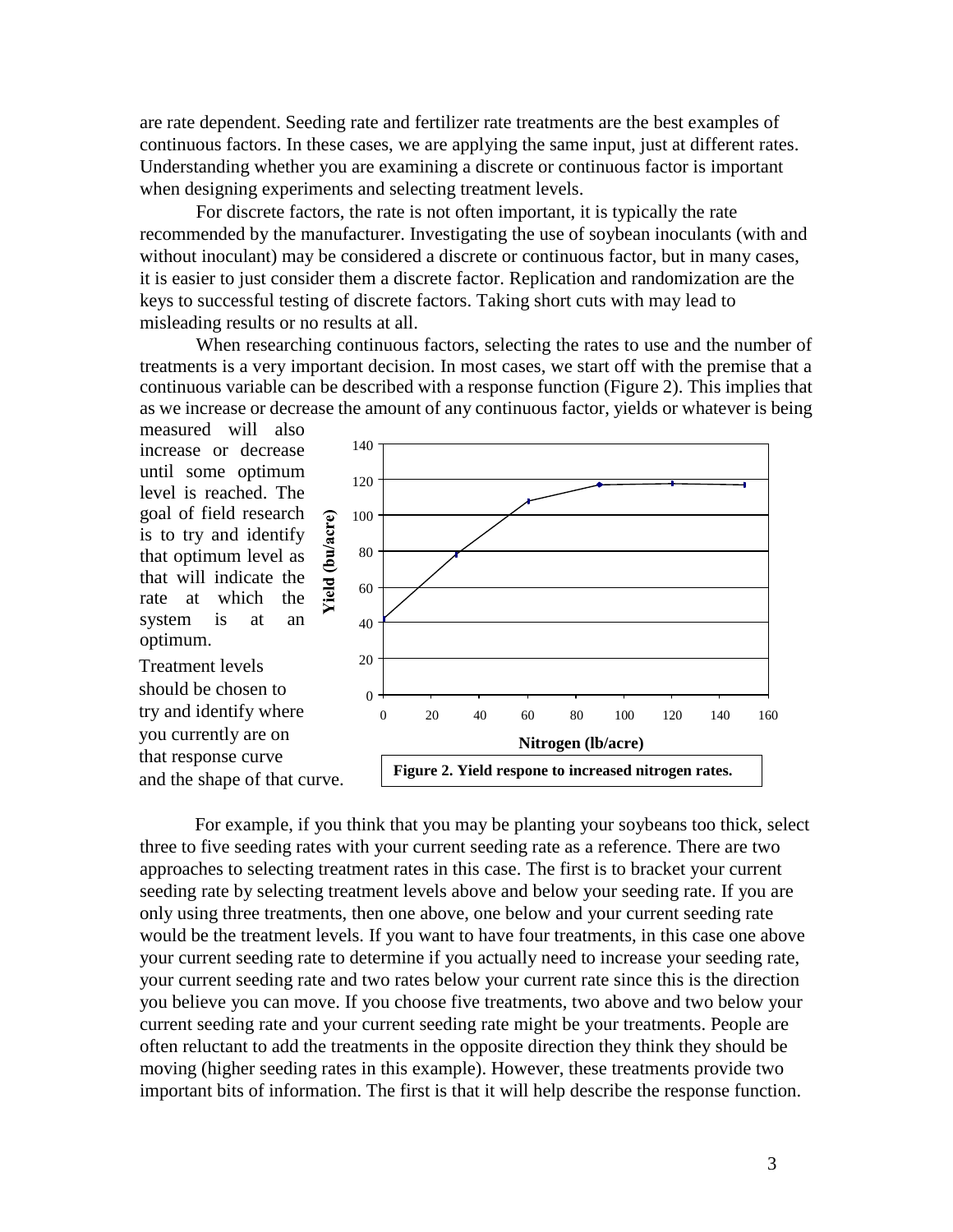Secondly, it is entirely possible that you misjudged where your current rate is on the response curve and the correct decision is to change your input levels the opposite direction than you originally believed. In this example, to increase your soybean seeding rates rather than lower them.

Select treatment levels that are far enough apart to be useful. The first thing to consider when selecting treatment levels, may be whether you can actually apply them. Often this problem occurs when small differences between treatments are selected. For example, having 5 nitrogen treatments 10 lbs/acre of N apart may be difficult to actually apply, even if you believe you can. Also, this level of difference is probably not economically significant to begin with. A good rule of thumb is to start with treatments that are approximately 15% different than your current rate. If your current soybean seeding rate is 180,000 seed/acre, consider treatments of 150,000 (15% less than 180,000), 120,000 and



**Figure 3. Example of a how splitting a field with a bad area (top) can result in one treatment being at a disadvantage. The lower example shows how replication can help remove the bias that a bad area in the field can have on treatment performance.**

90,000 seed/acre. If space is limiting when designing a study with continuous variables, it may be desirable to trade treatment levels for replications. Replication

*Why replicate treatments across a field, lets just split the field in half to test Super Fertilizer A and Super Fertilizer B?* There are two reasons to replicate treatments across a field. The first is that if fertilizer A out yields fertilizer B by 16 bushels, how sure are we that this is true? If fertilizer A out yields fertilizer B by 5 bushel one time and 20 bushel the next time, how sure are we that the difference is true. However, if fertilizer A out yields fertilizer B by 5, 16, and 20 bushels to the acre we have more confidence in the decision that fertilizer A is better than fertilizer B. In fact, we can calculate several statistics (standard deviation, Variance, or coefficient of variation) to describe how much confidence we have in the answer. The second reason to replicate is that not every field is the same. If fertilizer A was applied to the side of the field with good soil and fertilizer B was applied to the side of the field with the eroded side slope, was it the fertilizer or the soil that caused the yield difference. Replication will allow each fertilizer to be applied to similar soil/growing conditions. Replication can also help us in dealing with changes in soil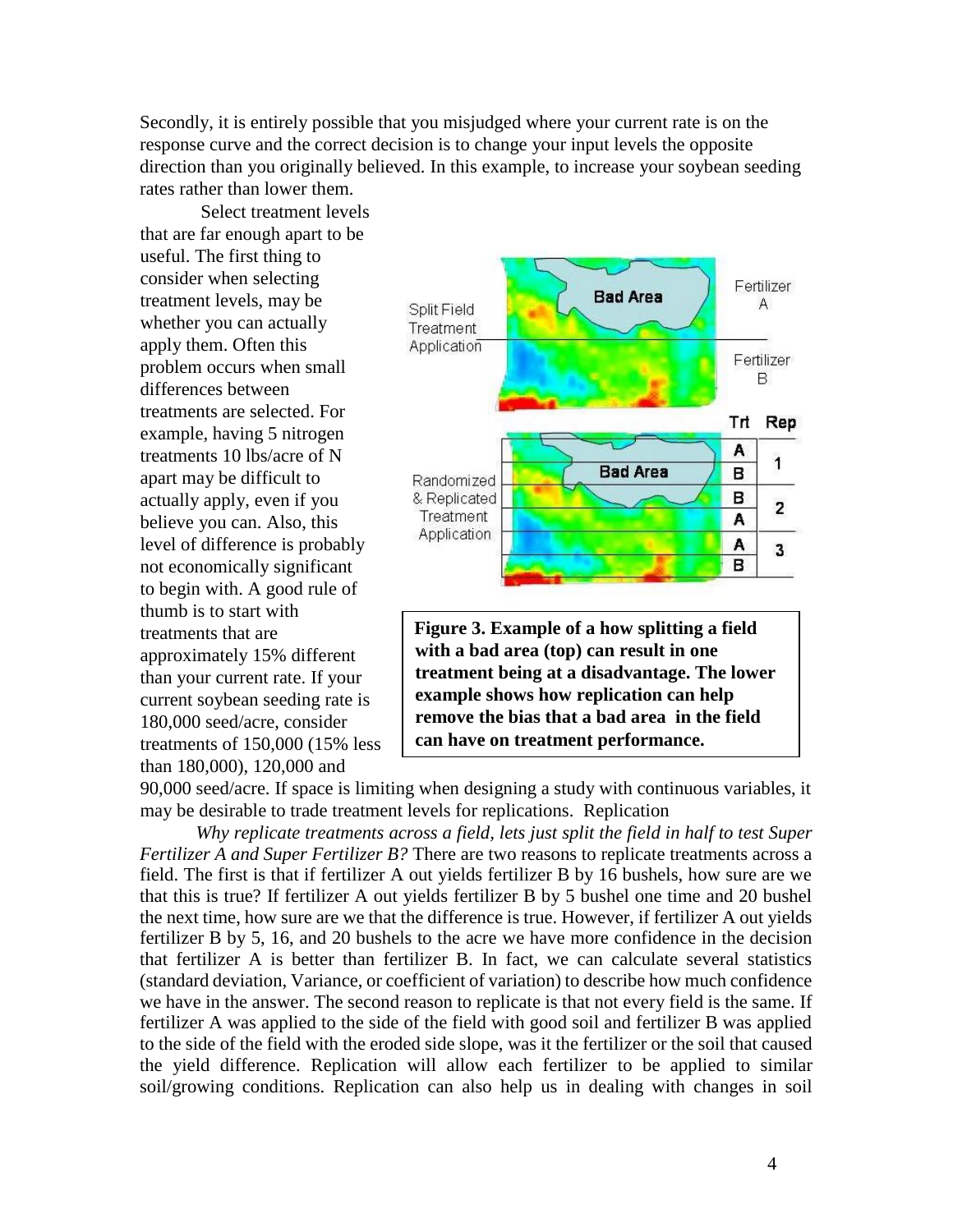types/properties. If we have both fertilizer A and B on the good soil, both treatments on the eroded side slope, and both treatments in the sandy area, then the nitrogen differences, not the soils differences can be observed. Two replications of wheat seeding rates on the half of the field that was corn and two replications of wheat seeding rates on the half of the field that was soybeans will help us "remove" or account for the influences of the different previous crops (Figure 3).

Replication should not be sacrificed if at all possible, with one exception that will be addressed later. If necessary, test fewer factors or treatments to accommodate three replications. Four replications are ideal as it allows one to be lost to natural or man-made causes without severe consequences to the analysis.

### **Randomization**

*Why "mix-up" the treatments, let's just apply the 50 then the 100 then the 150 lbs N/acre and repeat it three times across the field in that same order?* Randomization removes any bias that we may unknowingly place on a set of treatments. Is it possible that the treatment next to the low nitrogen rate receives more sunlight because the plants in the low nitrogen treatment are shorter? If the medium nitrogen rate is always next to the low, then the medium nitrogen rate may have higher yields, not because it is the best nitrogen rate, but because of artificial conditions we created. Remember bad data leads to bad decisions.

Randomization also removes the tendency to have one treatment always in the best spot. If treatments are assigned by chance, or randomly, then every treatment has the same chance of being applied on the good soil as well as the same chance of being applied on the bad soil. The hope is that these placements occur evenly for each treatment.

# **Data Analysis**

Data analysis is a very important step in any research study. Using statistics often sounds scary to many people, but are necessary tools for making decisions about and from the data that is collected from a research study.

Statistical analysis determines the probabilities of treatments being different based on just a few data points. For example, if we applied fertilizer A and fertilizer B side by side in the same field for 20 years, we would have a pretty good idea if one fertilizer was better than the other because we have many observations. However, we would not have a lot of confidence after just the first year or two, especially if the results were drastically different each year. Replication and statistics allow us to calculate the probability that one year's worth of data (if we have some replication) is similar to what we believe would happen if we ran the experiment many times (i.e. 100 times).

There are several key statistics that are often used just to describe a data set. They include the following:

**Mean** – the average of a set of numbers.

**Variance** – describes how spread out a dataset is with respect to the mean of the dataset. It is actually computed by comparing each number in a dataset to the mean of a dataset. A dataset containing 2, 2, 3 and 5 will have a mean of 3 and a variance of 2. A data set containing 1, 2, 4, and 5 will have a mean of 3 but a variance of 3.3.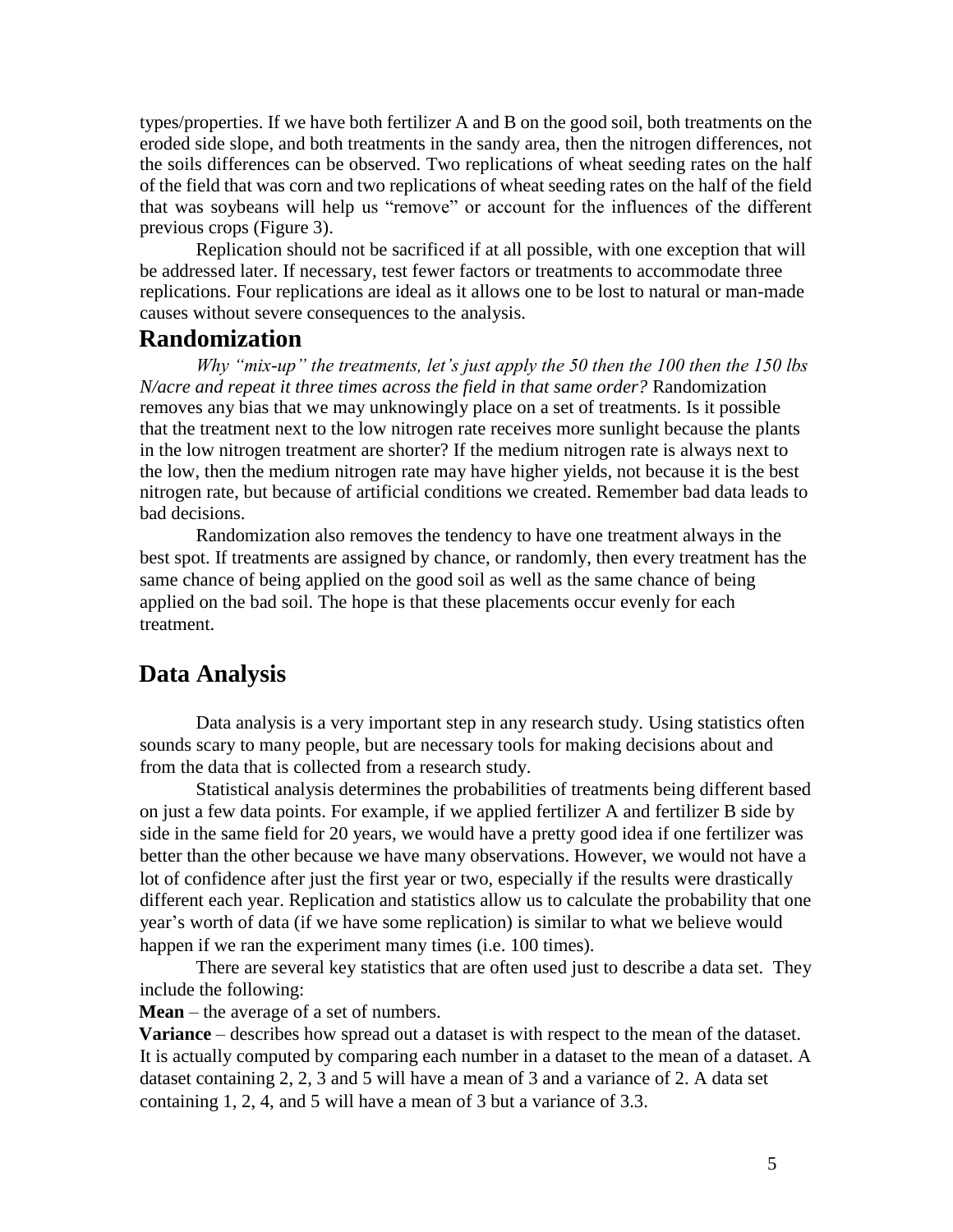**Standard deviation** – provides similar information as the variance, in fact it is calculated by taking the square root of the variance. The standard deviation is more commonly used. **Coefficient of Variation** – is a term that describes the overall variability of a dataset. Coefficient of variation (C.V.) is often used because it normalizes data to the mean since it is calculated by dividing the variance of a dataset by the mean of a dataset. As a result it is expressed as a percentage and the units cancel out. For example if I am looking at grain yields for two treatments, the mean could be 100 bu/acre with a variance of 38.8 bu/acre. If I am measuring the distance that a guidance system is from pass to pass, I might have a mean error in the system of 12 inches with a variance of 6.3 inches. Which dataset had more variability? If we divide each variance by the mean, the units cancel and we have the C.V. which incidentally is 38% for the yield data and 49% for the guidance data.

Calculating a mean for each treatment and a mean, standard deviation and C.V. for the entire study should be the first steps in analyzing data. Obviously, comparing differences between the treatment means would be the first step in deciding if the treatments had an impact on yield. Be careful not to read something into small differences that truly do not exist. It is true that two bu/acre increase in soybean yield may be worth \$12/acre, but if treatment A is only two bu/acre better than treatment B in 60 bu/acre irrigated soybeans, is that two bushel increase reliable or real? A good rule of thumb to use is that if the differences between two treatment means are not greater than 10% of the overall study mean, then it is likely that this difference is not truly meaningful. For indepth analysis, an analysis of variance or regression analysis should be performed. These two procedures are discussed later in this section.

A large standard deviation indicates that there was a lot of variability among the treatments in the study. The key is to decide if it was caused by the treatments you applied or variations in the field. If the standard deviation is high and the treatment means are fairly close together, it would suggest that field variability may be the problem. If one treatment is much greater than the others, this can cause high standard deviations and C.V.s. A C.V. below 10% is considered good for small plot research, one below 15% would be considered good for large plot research.

The real value in analyzing data is determining if treatments are different. That is the primary reason for conducting research. Two techniques are often used to determine if treatments are different and which technique to use will depend on the type of data and intended uses of the results. These two techniques are called analysis of variance and regression analysis. Analysis of variance is most suited for treatments that are direct comparisons and not rate related. Analysis of variance is useful when comparing two soybean inoculants to each other as well as an untreated control. As is implied by the name, the variability between the variance within each treatment is compared to the overall variance of the entire dataset.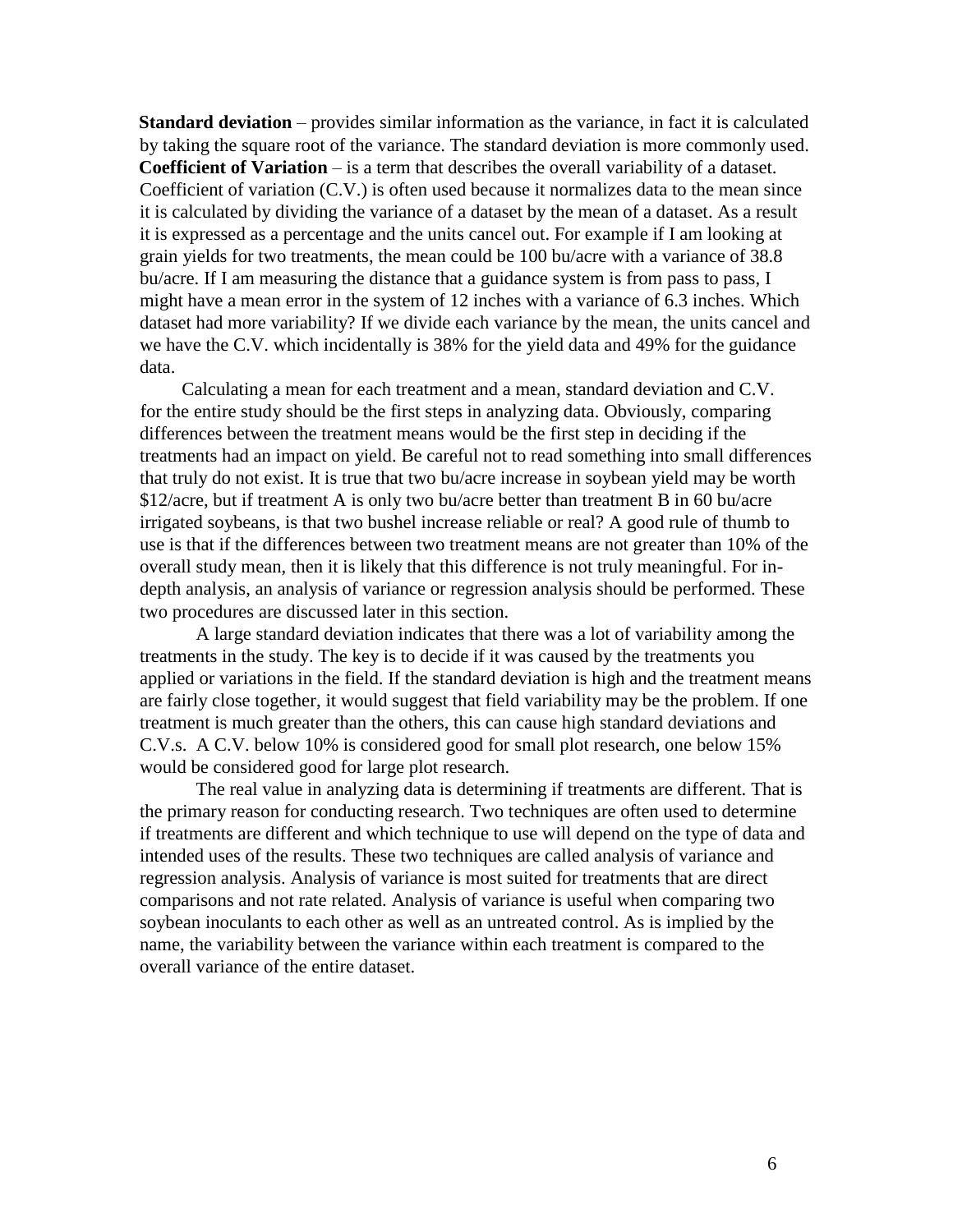In the example below (Figure 4), it is obvious that under Soybean yield (bu/a) irrigation, not using soybean inoculant in field that had not been in soybean for the past 8 years reduced yields compared to the two inoculant treatments. However, the next decision to be made, regards the difference between the two inoculants. Inoculant 1 has a mean yield of 71.2 bu/acre and inoculant 2 has a mean yield of 67.2 bu/acre, at \$6.00 per bushel, this is a sizable financial difference. However, when the data are



analyzed, the data for inoculant 2 are quite variable compared to inoculant 1 and the LSD, the statistic used to determine if two treatments are different, is equal to 4.2 bu/acre. This indicates that when two treatments have means farther apart than 4.2 bu/acre, we have enough confidence to say that the treatments are truly different. In the case illustrated above, the two treatments are not more than 4.2 bu/acre apart, so we conclude that inoculant 1 was as good as inoculant 2.

The steps associated with conducting an analysis of variance are not complicated. However, the steps to complete it are beyond the scope of this paper. If you wish to perform an analysis of variance on your own data, it can be accomplished in a spreadsheet and several free software package exist that can handle simple datasets. Any statistics book will have the mathematical steps required to conduct an analysis of variance and how to make decisions from it.

#### Regression Analysis

Regression Analysis is often referred to as curve fitting or trend analysis. As you would suspect from the name, regression analysis is used for examining trends in continuous data such as fertilizer or seeding rates. Regression analysis can also be used to determine if treatments effects exist like in the analysis of variance analysis, but it is often more difficult to separate individual treatment effects such as when inoculant 1 and 2 were compared directly.

Regression analyses are relatively easy to conduct in spreadsheets like Microsoft Excel, Lotus or Quatro. In most of these software packages, it is an option associated with creating graphs or built in functions. Regression analysis results indicate the rate of change in some measured value, as some controlled value changes. In the example here, the number of skips in a corn stand is expressed against planter speed. The objective of the research was to determine how increasing planter speed affected plant stand uniformity and final yields. The regression results indicate that each time the planter speed increased one mile per hour, we can expect about 1.6 skips for every 100 plants we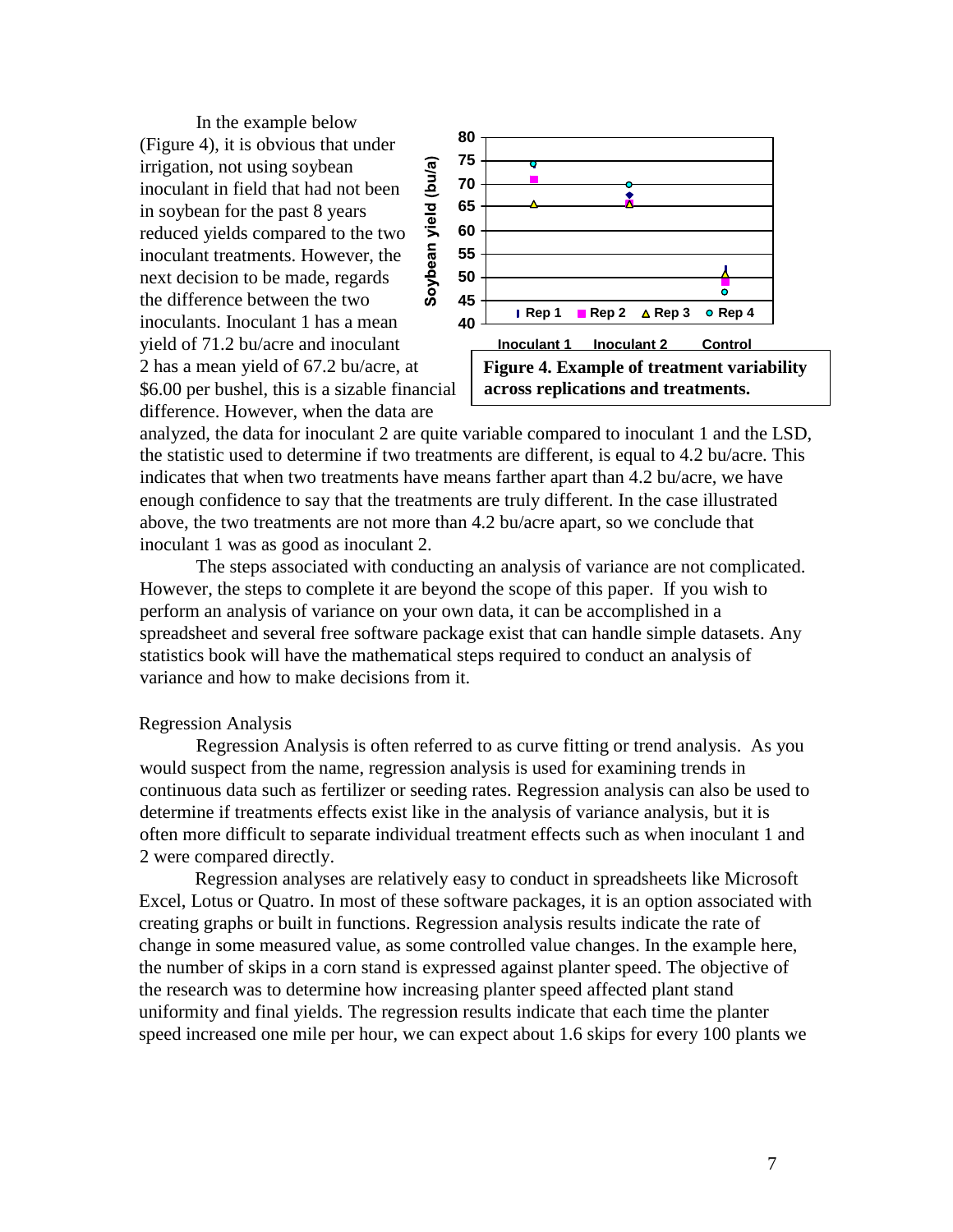

examine. We know this by examining the equation in figure 5. The slope of the line through the data is 1.6.

A more common use for regression analysis is finding optimal rates for continuous factors such as fertilizer, seed or water. If we refer back to figure 3, it is easy to notice that yields no longer increase after nitrogen rates exceed approximately 90 lbs N/acre. Finding this optimal amount of nitrogen can be useful since we know that if we apply less than 90 lbs N/acre, we will potentially give up yield and if we apply more than 90 lbs N/acre, we are over applying fertilizer. Once these responses are developed, the economically optimal N rate can be calculated if crop value and nitrogen fertilizer prices are known. As mentioned earlier, when developing response functions, through regression analysis, fewer replications and more treatments may be desirable (Table 1). In many cases, during the analysis, outlying or bad data points can easily be identified and either accounted for or removed from the data set. In other words, two replications of five treatments may be more useful in answering the question at hand than three replications of three treatments. It is also possible to have incomplete treatment levels within replications. The table below illustrates how this may work.

|  |  |  | Table 1. Example of how treatments may be           |  |
|--|--|--|-----------------------------------------------------|--|
|  |  |  | distributed in a field that can accommodate 9 total |  |
|  |  |  | treatments using a balanced and unbalanced design.  |  |

| Soybean Seeding |                                      |                                  |  |
|-----------------|--------------------------------------|----------------------------------|--|
| Treatment       |                                      | Balance Design Unbalanced Design |  |
| seed/acre       | reps that treatments are included in |                                  |  |
| 210,000         | $1, 2, \& 3$                         | 1 & 2                            |  |
| 180,000         | $1, 2, \& 3$                         | 1 & 2                            |  |
| 150,000         | $1, 2, \& 3$                         | 1 & 2                            |  |
| 120,000         |                                      | 1 & 2                            |  |
| 90,000          |                                      |                                  |  |
|                 |                                      |                                  |  |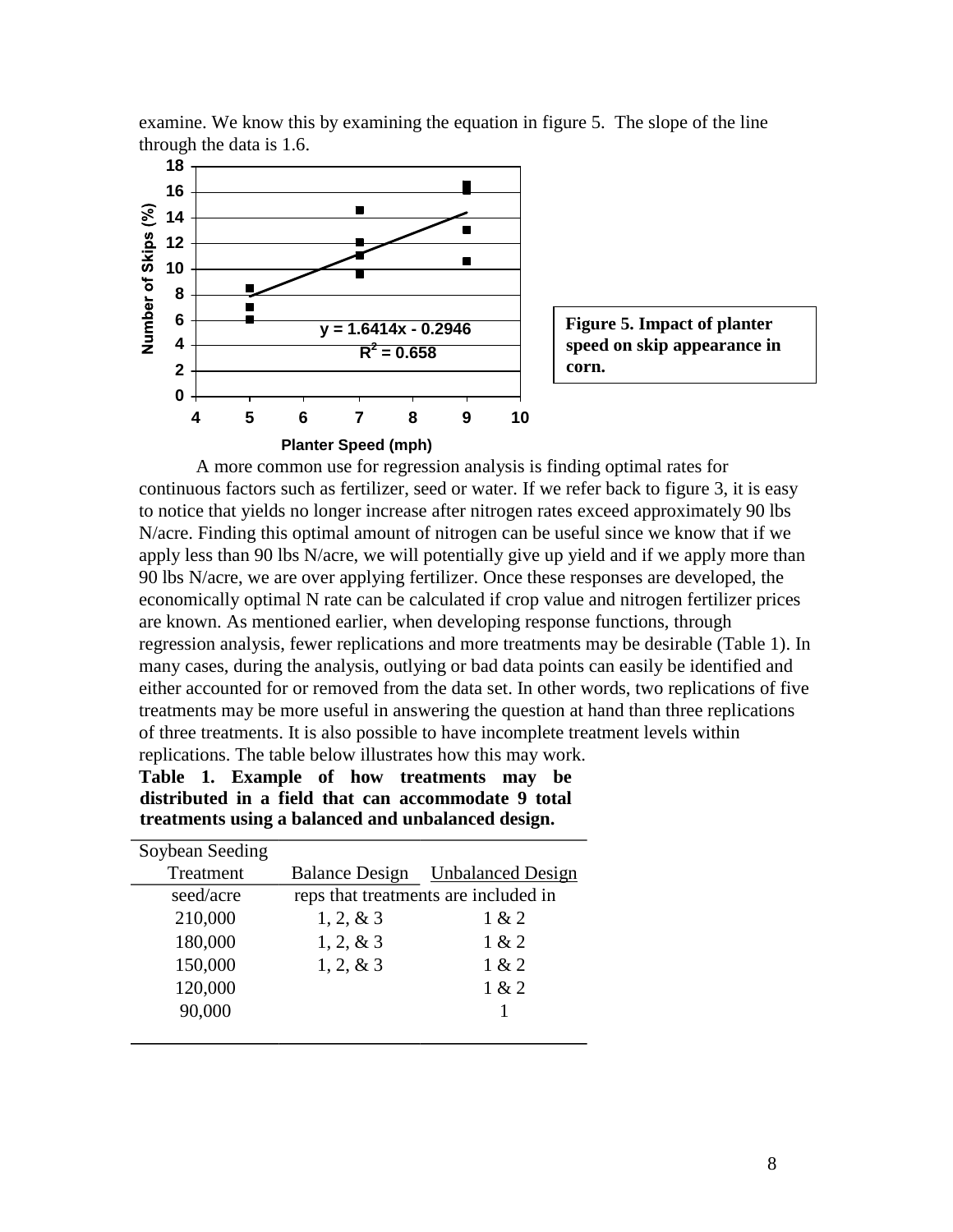# **Technology and Field Research**

Site specific technology has fueled on farm research during the past decade as time consuming tasks at planting and harvest can now be eliminated or drastically reduced. There are several tools that can make on-farm research less stressful to conduct as they do reduce the amount of time needed to implement, harvest and analyze a study.

**Geographic Information Systems** or similar software make field selection, study design and statistical analysis much easier then in the past. The ability to measure a field prior to leaving the house or office to determine if the field is large enough to accommodate the number of treatments and replications is extremely useful. It sure beats handling a 100 foot tape measure in the wind to determine if you have the 600 feet needed for a study. The ability to display recorded treatment data after planting is a valuable record keeping system. Another very important role of GIS software is the ability to manage yield monitor data and extract treatment yields by highlighting the areas where the treatments were applied (Figure 6).

**GPS** itself is one of the most important technologies in conducting on farm research. The ability to determine and record position is a fundamental, yet transparent, component of yield monitoring and guidance systems. More recently, the ability to record as applied maps has reduced the amount of time and record keeping needed when implementing research treatments. The ability to record spatial field notes has improved the quality of data collected from on-farm research studies.



**Figure 6. Soybean treatments (outlined in white) superimposed on yield monitor data (black diamonds) on left. Yield monitor data highlighted for extraction to determine treatment means for a replication within this field on right.** 

**Guidance** systems have proven useful when applying treatments that require adjustments to application equipment between treatments. With most guidance systems, you can count passes from an A-B line. Assigning pass numbers to each treatment within each replication makes it easy to apply three replications of the same 90 lb/acre nitrogen rate before switching to the next nitrogen rate. This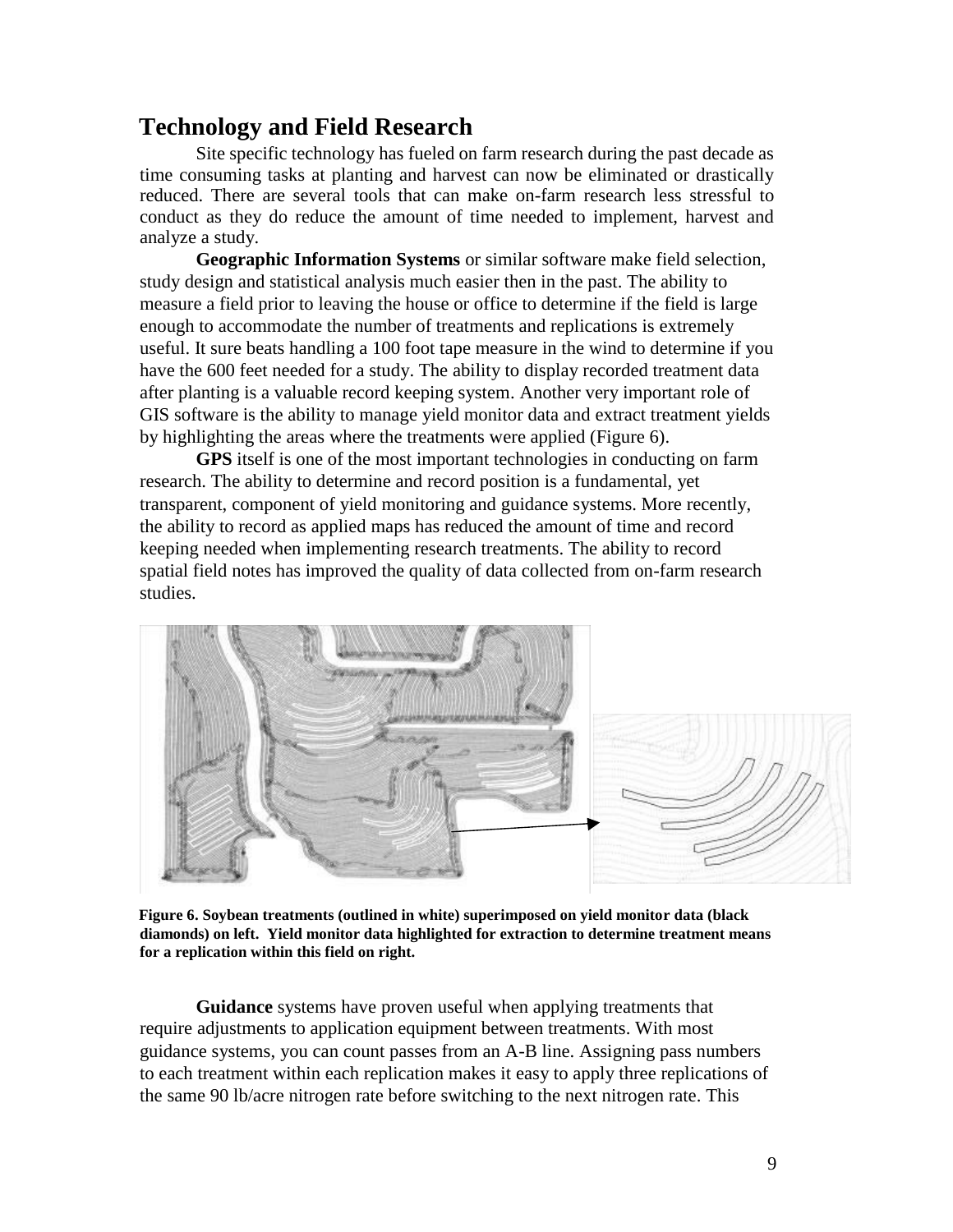approach was used in 1999 south of Lawrence, KS to plant a soybean row spacing and seeding rate study. Row spacing treatments were applied with two different pieces of equipment (drill and split row planter) with each requiring manual adjustments to change seeding rates. A guidance system was used to apply all three reps of one treatment when the equipment was set for that treatment (Figure 7).



#### **Figure 7. Illustration of how a guidance system was used to apply three replications of thirteen treatments in a field south of Lawrence, KS in 1999.**

**Yield Monitors** are the site specific technology that is responsible for interest in on-farm research. Producers have always been interested in how fertilizers, hybrids and other inputs affect yields on their own farms, but the use of weigh wagons hampered these interests as they were too time consuming. Yield monitors enabled producers to get the same numbers as a weigh wagon provided, without stopping the combine. Using yield monitors to measure treatment yields has been a controversial topic in the past, however, research conducted at Kansas State University and other institutions have shown that when used properly, yield monitors are as accurate as weigh wagons. Several important precautions must be followed in order to achieve this level of accuracy. The first is to make certain that the yield monitoring system is calibrated for the grain and harvest conditions. Second is to make certain that treatments are large enough so that accurate measurements can be made with the yield monitor. Treatment width is not critical, as long as it is wide enough so that an even header width and adequate grain flow past the mass flow sensor can be achieved. Treatment length is important, because most erroneous data from a yield monitor occurs as the combine is filling up and cleaning out at the ends